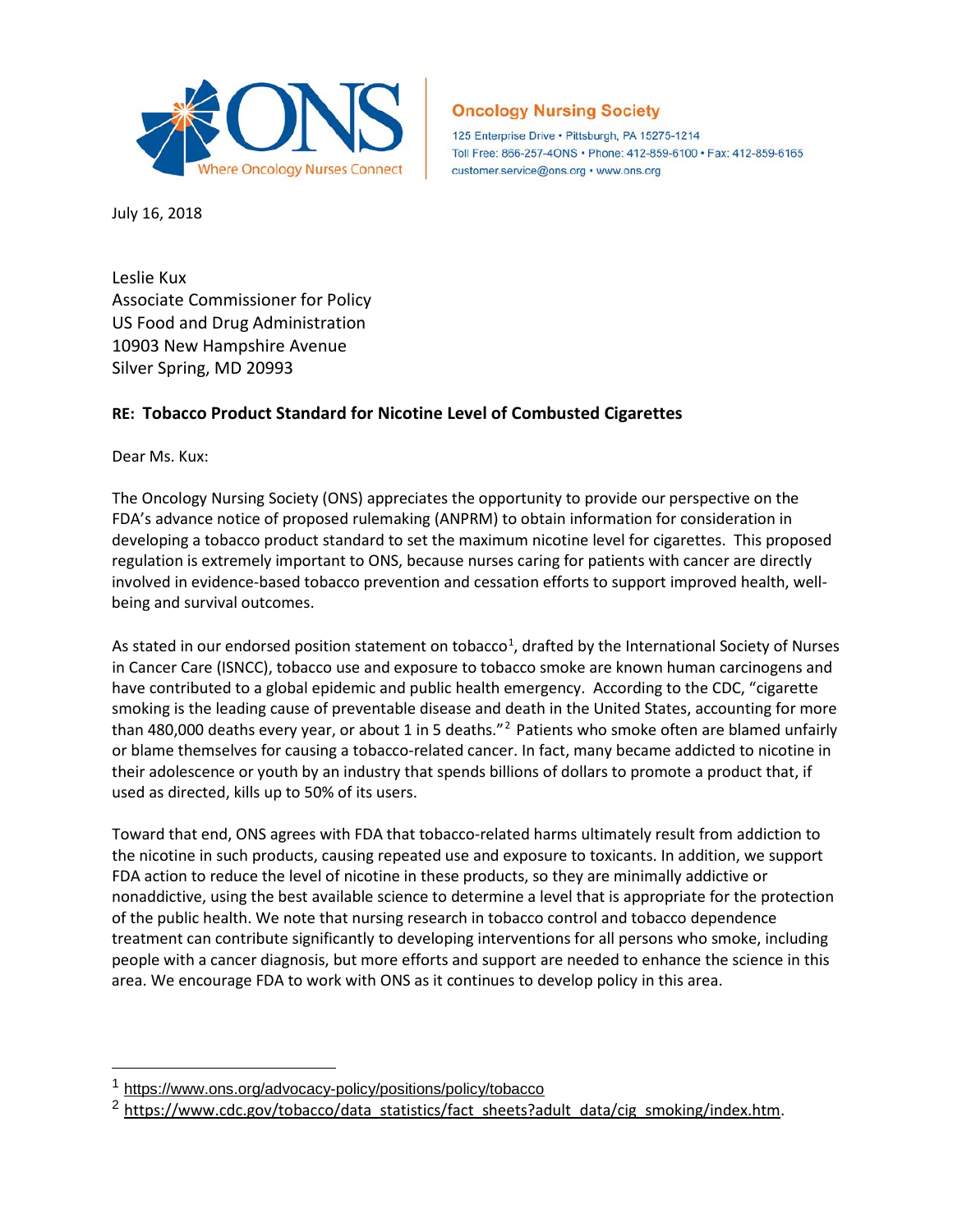Here are our comments on FDA's five requested areas:

**SCOPE** – ONS urges FDA to apply a tobacco product standard for the nicotine level in **all** tobacco products, not just combustible cigarettes. While combustibles are a good first start for FDA to tackle, ONS views e-cigarettes and other non-combustibles as a growing public health concern whose nicotine levels should also be regulated in the very near future. Research shows that while many adults use ecigarettes as an attempt to quit smoking, most adult e-cigarette users do not stop smoking cigarettes and continue to use both products (knows as "dual use").<sup>[3](#page-1-0)</sup> Adolescents who have never smoked conventional cigarettes but try e-cigarettes (the most commonly used alternative tobacco products among adolescents), have been shown to be "more likely to progress to conventional cigarette smoking than their peers who do not."[4](#page-1-1) These findings of nicotine addiction and health harms to both adults and adolescents using non-combustibles are worrisome to ONS, and we urge FDA to take action soon to protect public health and minimize cancer risk.

**MAXIMUM NICOTINE LEVEL** – ONS supports lowering the level of nicotine to a maximum of .4mg or lower in all tobacco products. This level is consistent with what the World Health Organization (WHO) has recommended to reduce addiction.<sup>[5](#page-1-2)</sup> In any tobacco standard though, it is important that the ratio of tar to nicotine stay around 1 to minimize addiction.<sup>[6](#page-1-3)</sup>

In its effort to reduce nicotine levels to no longer support addiction, ONS cautions FDA to be mindful of how additives, including sugar, when mixed in tobacco products, can negate the lower nicotine levels by the way they metabolize in the body. *Tobacco Free Kids* reports that sugar additives "increase the addictive effect of nicotine and make it easier to inhale tobacco smoke."<sup>[7](#page-1-4)</sup>

Heating and burning tobacco, which produces many breakdown products of sugars, including acetaldehyde, enhances the addictiveness of tobacco in experimental animals.<sup>[8](#page-1-5)</sup> Thus, ONS recommends that FDA ban sugar and other additives in tobacco products that could counteract the lower nicotine level standard.

**ANALYTICAL TESTING** – ONS recommends that analytical testing of nicotine levels be checked and verified by independent labs since machine measures can lead to inaccurate results. When humans smoke, their lips cover the air holes in cigarettes, but machines cannot do that, resulting in air diluting nicotine and tar levels. FDA should encourage labs to develop new testing methods that mimic how lips cover cigarette holes to ensure accurate nicotine testing results. ONS favors the Canadian testing method that most closely accomplishes this and encourages FDA to conduct testing that is independent from the testing conducted by the tobacco industry.<sup>[9](#page-1-6)</sup>

 $\overline{a}$ 

7

<span id="page-1-0"></span><sup>3</sup> Quit Methods Used by US Adult Cigarette Smokers, 2014–2016

<sup>@</sup> [https://www.cdc.gov/pcd/issues/2017/pdf/16\\_0600.pdf](https://www.cdc.gov/pcd/issues/2017/pdf/16_0600.pdf)

<span id="page-1-1"></span><sup>4</sup> Adolescent Smoking Susceptibility in the Current Tobacco Context: 2014-2016, Olusegun Owotomo, MD, MPH and Julie Maslowsky, PhD

<span id="page-1-2"></span><sup>5,</sup> <sup>6</sup> <https://doi.org/10.1093/ntr/nty022>

<span id="page-1-3"></span>[https://www.tobaccofreekids.org/assets/content/what\\_we\\_do/industry\\_watch/product\\_manipulation/2014\\_06\\_19\\_Designedf](https://www.tobaccofreekids.org/assets/content/what_we_do/industry_watch/product_manipulation/2014_06_19_DesignedforAddiction_web.pdf) [orAddiction\\_web.pdf](https://www.tobaccofreekids.org/assets/content/what_we_do/industry_watch/product_manipulation/2014_06_19_DesignedforAddiction_web.pdf)

<span id="page-1-4"></span><sup>8</sup> https://ec.europa.eu/health/scientific\_committees/opinions\_layman/tobacco/en/l-2/5.htm

<span id="page-1-6"></span><span id="page-1-5"></span><sup>9</sup> [https://www.rijksoverheid.nl/binaries/rijksoverheid/documenten/publicaties/2017/10/20/factsheet-iso-vs-canadian-intense](https://www.rijksoverheid.nl/binaries/rijksoverheid/documenten/publicaties/2017/10/20/factsheet-iso-vs-canadian-intense-eng-engelstalig/Factsheet+ISO+vs+Canadian+Intense+ENG.pdf)[eng-engelstalig/Factsheet+ISO+vs+Canadian+Intense+ENG.pdf](https://www.rijksoverheid.nl/binaries/rijksoverheid/documenten/publicaties/2017/10/20/factsheet-iso-vs-canadian-intense-eng-engelstalig/Factsheet+ISO+vs+Canadian+Intense+ENG.pdf)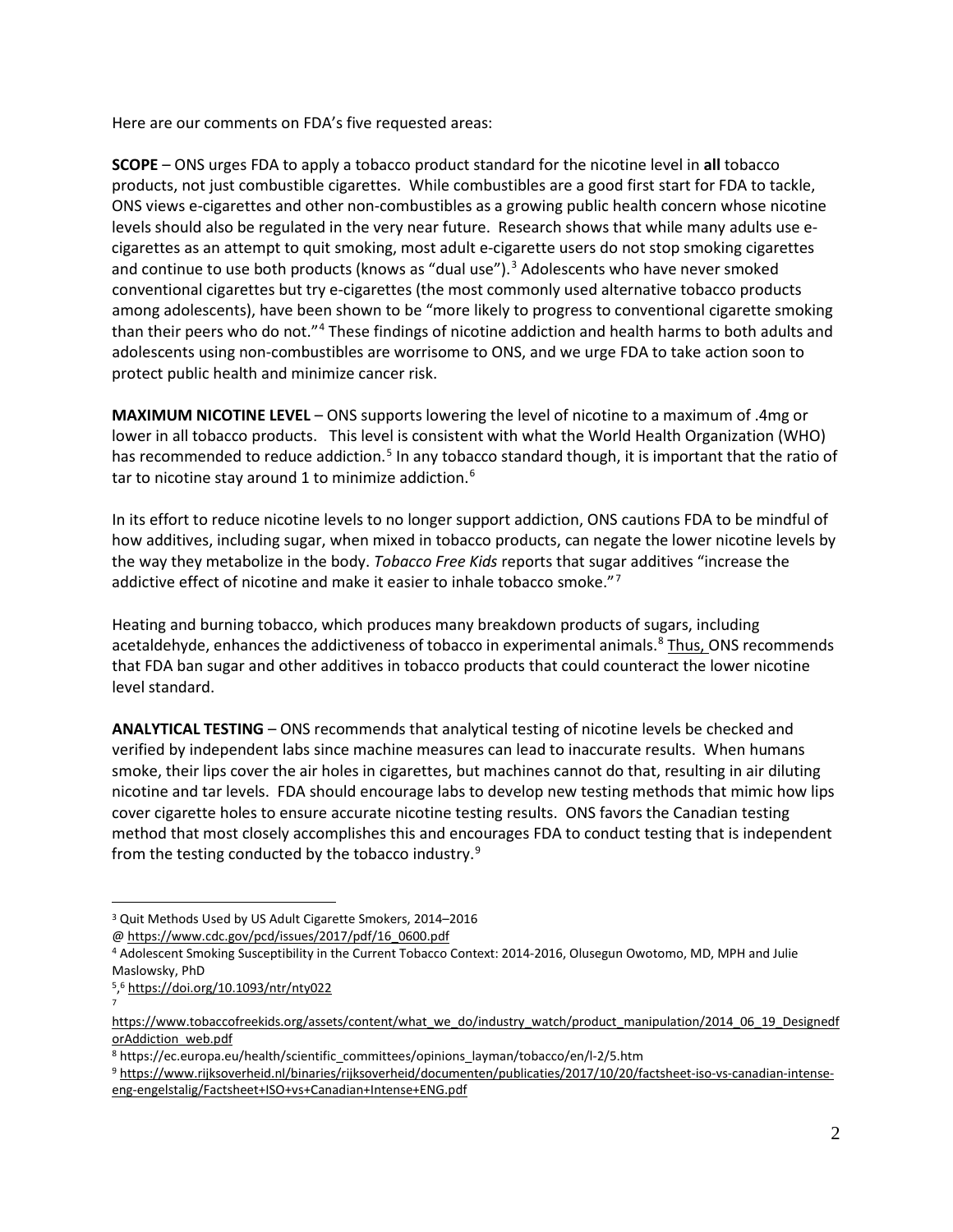**REDUCTION TECHNIQUES** – Although this is not an area of ONS expertise, ONS sees value in researching new agricultural practices to reduce nicotine levels in tobacco, including genetically modified tobacco.

**COUNTERVAILING EFFECTS** – To prevent and reduce countervailing effects from a new tobacco standard, FDA must inform the public that cigarettes are still harmful to the health of those who continue to smoke them, even if they are less addictive for those new to smoking, and that alternatives can be just as dangerous. Nurses can play an important role in informing and educating patients on the difference on how lower-nicotine cigarettes impact addiction vs causing health harm, including cancer risk. They can also help discourage the practice of adding nicotine in liquid or other forms to tobacco products that have had nicotine levels reduced. ONS supports efforts to better educate nurses, other healthcare professionals and the public on harms to one's health that persist even with tobacco products that have lowered nicotine levels.

*Adolescents* -ONS urges FDA to clearly and carefully inform young people that while cigarettes with lower nicotine levels may be less addictive, they are still harmful to their health and cause cancer. Lab research has shown that adolescents who smoke Very Low Nicotine Cigarettes (VLNC) may still have a hard time quitting. A 2018 article recommends that "if the FDA mandates a reduced nicotine content standard for cigarettes, educational campaigns will be needed to correct misperceptions about RNC cigarettes' addictiveness and potential to aid cessation as well as inform consumers about their safety risks." [10](#page-2-0)

Adolescents may as a result of the lower nicotine standard turn to alternative tobacco products, such as e-cigarettes or "JUUL," which all have very high levels of nicotine, or they may become "dual users" of VLNC and these other products. A pod fluid of JUUL, which is becoming increasingly popular among young people, can be the near equivalent of a pack of cigarettes  $(44.8 \pm 0.6$  and  $61.6 \pm 1.5$  mg/mL respectively, corresponding to a benzoic acid/nicotine molar concentration ratio of 0.97 to 1).<sup>[11](#page-2-1)</sup> ONS believes more needs to be done to discourage its use, particularly among youth.

*Patients with Cancer* - While FDA's tobacco standard policy goal may be to reduce addiction in the overall population, it is imperative that patients with cancer quit consuming nicotine immediately to improve their health and survival outcomes. According to the Surgeon General, smoking cigarettes can cause cancer-specific deaths, and quitting smoking improves the prognosis of cancer patients and survivors, reducing their risk of second primary cancers, such as lung cancer.<sup>[12](#page-2-2)</sup>

ONS supports FDA-approved smoking cessation methods, and oncology nurses will continue to utilize evidence-based interventions in their care of patients with cancer. While ONS would be pleased if a lowered nicotine standard helps patients with cancer to quit smoking, we are greatly concerned these patients may mistakenly believe that these are safer products and or turn to alternatives which they mistakenly think are less harmful or addictive.

 $\overline{a}$ 

<span id="page-2-0"></span><sup>&</sup>lt;sup>10</sup> 2018 article "Examining risk perceptions among daily smokers naïve to reduced nicotine content cigarettes" <https://www.ncbi.nlm.nih.gov/pubmed/29718357>

<sup>1</sup>[1 https://www.ncbi.nlm.nih.gov/pmc/articles/PMC5342216/](https://www.ncbi.nlm.nih.gov/pmc/articles/PMC5342216/)

<span id="page-2-2"></span><span id="page-2-1"></span><sup>12</sup> <https://www.surgeongeneral.gov/library/reports/50-years-of-progress/exec-summary.pdf>